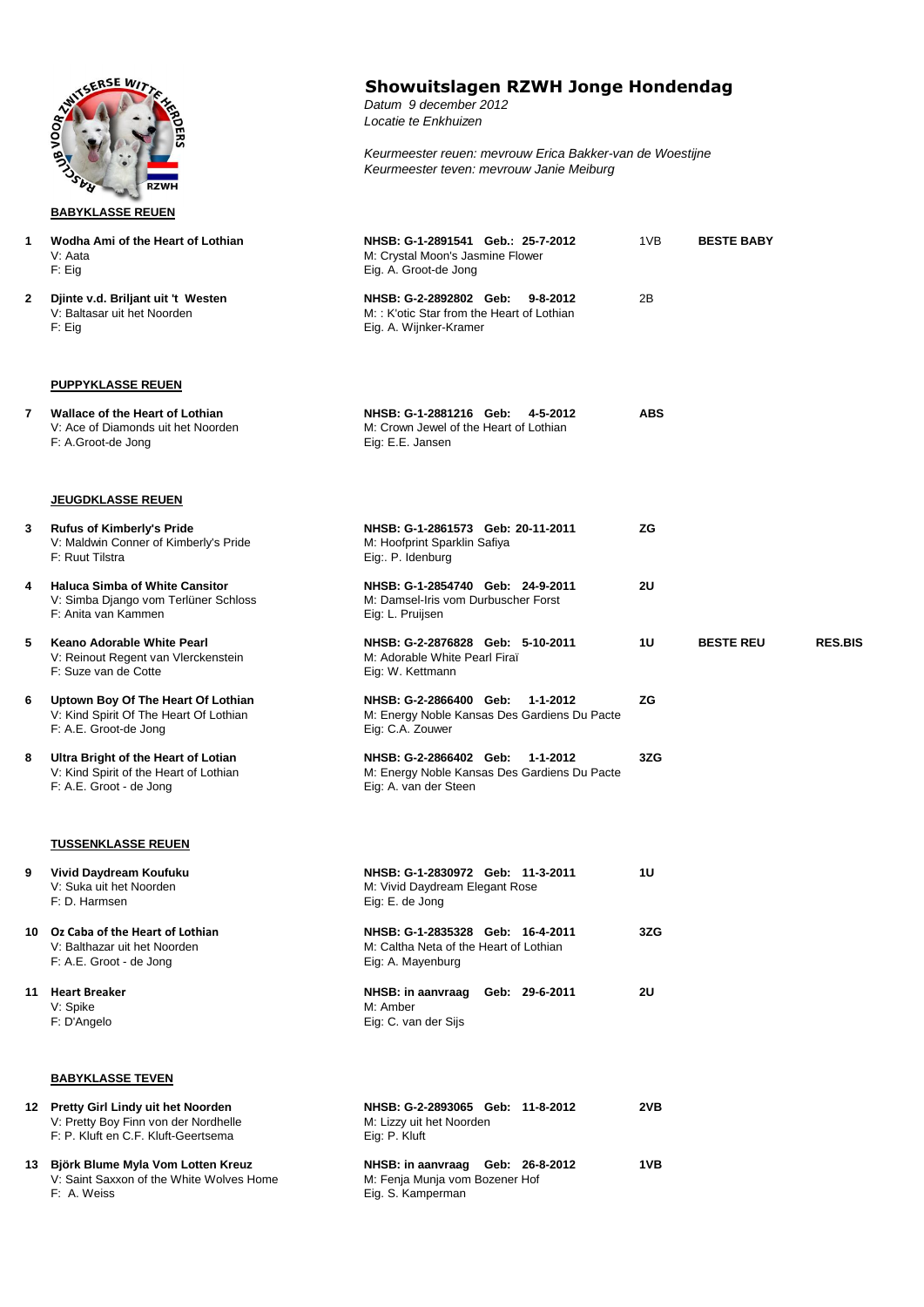## **PUPPYKLASSE TEVEN**

| 14 Donna Yoji Van Suthwalda<br>V: E`Jehol du Bois des Ternes<br>F: J. Boer                                                          | NHSB: G-1-2874161 Geb: 12-3-2012<br>M: Joni van de Timberhoeve<br>Eig: R. van der Wouden              | 2VB                     |
|-------------------------------------------------------------------------------------------------------------------------------------|-------------------------------------------------------------------------------------------------------|-------------------------|
| 15 Royal Yaika of White Energy<br>V: Luzifer's Fighter vom Sutumer-Grund<br>F: Sylvie Schröder                                      | <b>VDH: RWS12/1738</b><br>Geb: 12-4-2012<br>M: Kate of White Energy<br>Eig. I. Bakker                 | 3VB                     |
| 16 Vivid Daydream Ratu Soraya<br>V: Chicco uit het Noorden<br>F: I.S. Harmsen                                                       | NHSB: G-1-2878326 Geb: 11-4-2012<br>M: Vivid Daydream Elegant Rose<br>Eig: P. Kluft                   | VB                      |
| 17 Hera Domaine de Thu Lan<br>V: Valco Key Shun<br>F: Christilla Constant                                                           | NHSB:in aanvr. Imp F Geb:<br>5-6-2012<br>M: Dixie Des Terres de Voldai<br>Eig: I.I. de Groot          | VB                      |
| 18 Bedablanco Crazy Candy Imp. Dm<br>V: Tyson<br>F: Betina Vestergaard                                                              | NHSB:G-1-2887568 Geb: 10-4-2012<br>M: Buffy<br>Eig: C. Groenewegen-Luijkx                             | VB                      |
| 19 Onai of White Consitor<br>V: King Obelix v/d Timberhoeve Ned. Lux.kamp winner '08 M: Angie of White Consitor<br>F: A. van Kammen | NHSB: G-2-2876204 Geb: 29-3-2012<br>Eig: M. de Lange                                                  | 1VB<br><b>BESTE PUP</b> |
| <u>JEUGDKLASSE TEVEN</u>                                                                                                            |                                                                                                       |                         |
| 20 Cricket Mountains Arinya<br>V: Snoweyriver Schumba Star<br>F: A. Kouwenberg                                                      | NHSB: G-2-2847427 Geb.: 16-7-2011<br>M: Fancy Ice Surprice of White Condor<br>Eig.: A. Kouwenberg     | U                       |
| 21 Oldambt's Special Most Wanted<br>V: Avathar Lothian Kann Schimmelpfeng<br>F: Carin van der Sijs                                  | NHSB: G-1-2867558 Geb: 08-01-212<br>M: Oldambt's special Classy Chass<br>Eig: C.M. Buddingh           | ZG                      |
| 22 Andjin the Lovely White Sheperd<br>V; Maldwin Connor of Kimberly's Pride<br>F. A.C. Jongeneel                                    | NHSB: G-2-2871469 Geb: 22-2-2012<br>M: Uxmal the Lovely White Sheperd<br>Eig: J. Jongeneel            | 2U                      |
| 23 Hannah Crissy van de Witte Klaver<br>V: Tender Talos of the Heart of Lothian<br>$F:$ Eig.                                        | NHSB: G-1-2863950 Geb: 9-12-2011<br>M: Coral Seanna van de Witte Klaver<br>Eig: J. Joosten            | ZG                      |
| 24 Inca Nicki van de Witte Klaver<br>V: Ace of Diamonds uit het Noorden<br>$F:$ Eig.                                                | NHSB: G-1-2867616 Geb: 12-1-2012<br>M: Annadonna Gioiosa van de Witte<br>Eig: J. Joosten              | ZG                      |
| 25 Fata della Luna di Casa Praderio<br>V: Axel di Casa Praderio<br>F: G. Praderio                                                   | NHSB: G-2-2806479 Geb: 27-8-2011<br>M: Nausica Vicky<br>Eig: Y.M. Philippi                            |                         |
| 26 Mighty Midget Call me Gucci<br>V: Avathar Lothian Kann Shimmelpfeng<br>$F:$ Eig.                                                 | <b>NHSB: 2849782</b><br>Geb:<br>7-8-2011<br>M: Flyin'Cash of White Condor<br>Eig: S.M.C. Schepers     | 3U                      |
| 27 Vivid Daydream Farah-Faine<br>V: White Wolf Oconner<br>F: I.S. Harmsen                                                           | NHSB: 2846091<br>M: Vivid Daydream a Summer Angel<br>Eig: K. Noordermeer Geb:<br>2-7-2011             | ΖG                      |
| 28 Untamed Babe of the Heart of Lothian<br>V: Kind Spirit of the Heart of Lothian<br>F: A.E. Groot-De Jong                          | NHSB: G-2-2866406 Geb:<br>1-1-2012<br>M: Energy Noble Kansas des Gardiens du Pacte<br>Eig: D. Claus   | ZG                      |
| 29 Una Donna of the Heart Of Lothian<br>V: Kind Spirit of the Heart of Lothian<br>F: A.E. Groot-De Jong                             | NHSB: G-2-2866407 Geb:<br>1-1-2012<br>M: Energy Noble Kansas des Gardiens du Pacte<br>Eig: I. Hemrika | U                       |
| 30 Ayumi of Shadasa<br>V: E'jehol du Bois des Ternes<br>F: Eig.                                                                     | NHSB: G-2-2844146 Geb: 14-6-2011<br>M: Januja-Ezira of Skah Dakota<br>Eig: Sabrina Visser             | 1U                      |



**RZWH Showuitslagen JHD 2012**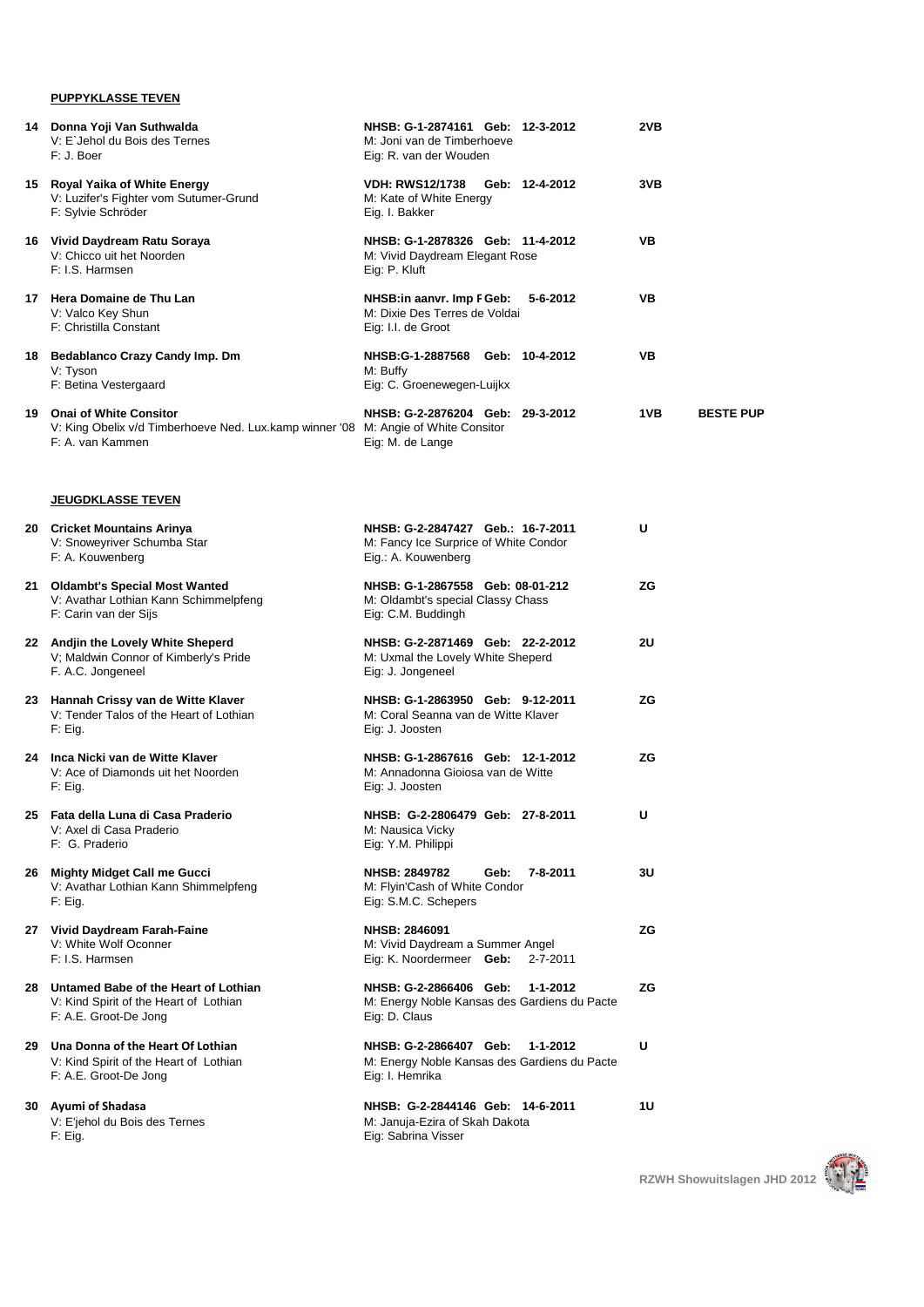## **TUSSENKLASSE TEVEN**

| 31 | Odetta Biale Wzgorza (imp Polen)<br>V: Argos<br>F: Anita Kozakiewicz                                      | NHSB: G-1-2857415 Geb.: 8-5-2011<br>M: Star of Tiger Berta<br>Eig: A. Groot-de Jong                 | ZG        |                   |            |
|----|-----------------------------------------------------------------------------------------------------------|-----------------------------------------------------------------------------------------------------|-----------|-------------------|------------|
|    | 32 Yosseleine Liefje of Haely's Future<br>V: Baby Baron Du Bois Des Ternes<br>F: MC. Dozeman-van Burk     | NHSB: G-1-2846888 Geb:<br>6-7-2011<br>M: Lievekeles of Haely's Future<br>Eig. D. Koster             | <b>2U</b> |                   |            |
|    | 33 Vivid Daydream Kitai<br>V: Suka uit het Noorden<br>F: I.S. Harmsen                                     | NHSB: G-1-2830974 Geb. 11-3-2011<br>M: Vivid Daydream Elegant Rose<br>Eig: P. Kluft                 | 3U        |                   |            |
|    | 34 Guardian Angel des Gardiens du Pacte NJK, JWW'12<br>V: Surefire Regalwise Rodeo Starr<br>F: B. Michoux | NHSB: G-1-2858533 Geb. 23-4-2011<br>M: Svarzekoks Buick Le Sabre<br>Eig: R.C. Kort                  | 1U        | <b>BESTE TEEF</b> | <b>BIS</b> |
|    | <b>OPENKLASSE TEVEN</b>                                                                                   |                                                                                                     |           |                   |            |
|    | 35 Lady Quinta uit het Noorden<br>V: Suka uit het Noorden<br>F: P. Kluff                                  | NHSB: G-1-2827333 Geb:<br>8-2-2011<br>M: Quinta<br>Eig.: O. Molema-Schuurman                        | 1ZG       |                   |            |
|    | 36 Crystal Moon's Uncovered Glam Girl<br>V: Tagabo Mac Gyver<br>F: Y.M. Philippi                          | NHSB: G-1-1833622 Geb:<br>3-4-2011<br>M: Blizzenda's Touch of Passion<br>Eig: C. Groenewegen-Luijkx | 2ZG       |                   |            |